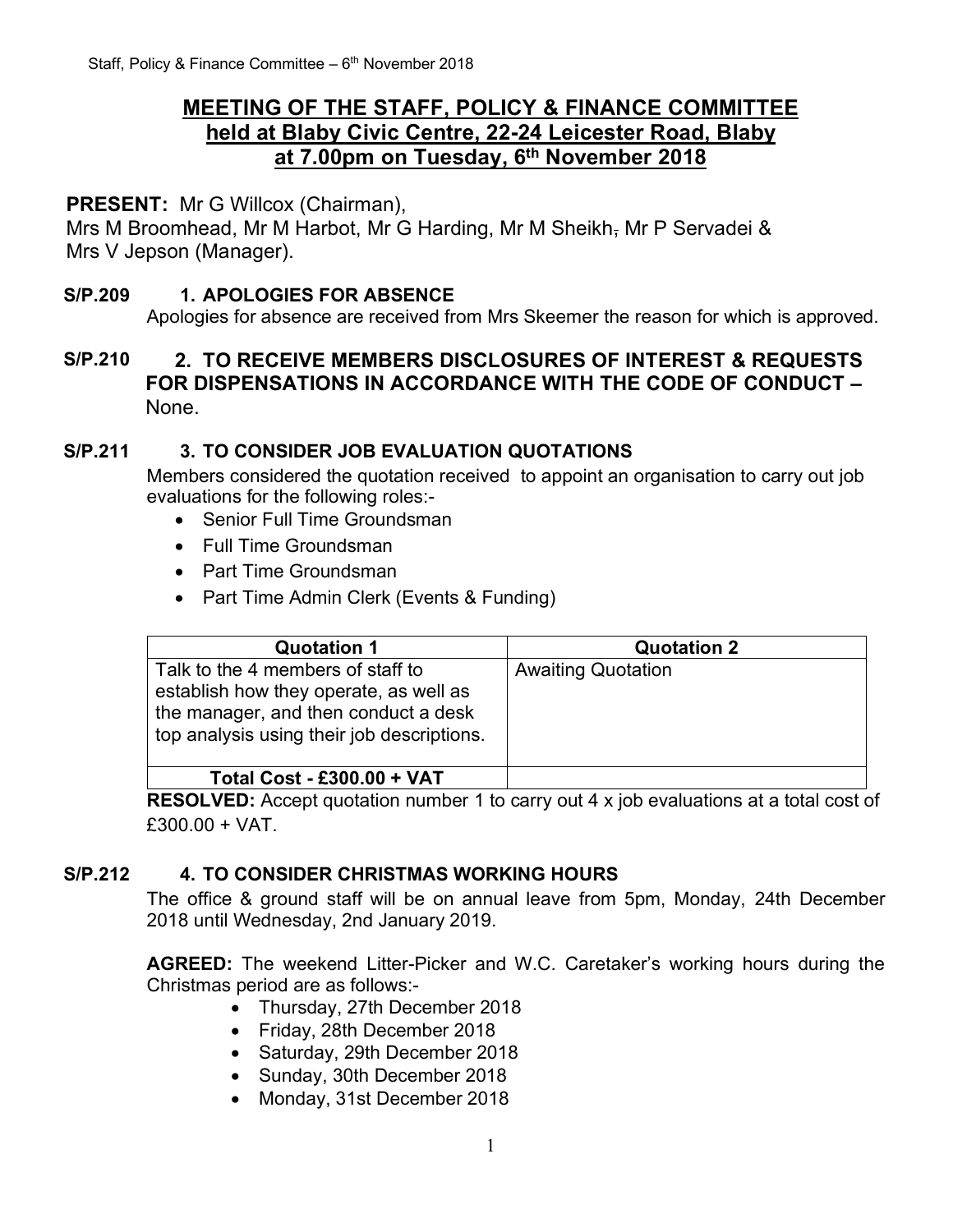**AGREED:** The following dates are when the Council's toilets and parks will be un-worked during the festive season:-

- Tuesday, 25th December 2018
- Wednesday, 26th December 2018
- Tuesday, 1st January 2019

**AGREED:-** The security gate at Oakfield Park will remain open during the Christmas holidays from Monday, 24<sup>th</sup> December 2018 until the evening of Wednesday, 2<sup>nd</sup> January 2019 due to annual holidays.

# **S.P/213 5. TO CONSIDER LCC SNOW WARDEN SCHEME.**

Members have been issued with correspondence received from Leicestershire County Council with regards to them launching the snow warden scheme.

The snow warden scheme is primarily intended to provide local treatment of key footways during periods of prolonged snow and ice.

**DECLINED:** Members declined Leicestershire County Councils request to take part in this year's volunteer snow warden scheme.

# **S/P.214 6. TO REVIEW THE COUNCILS LEVEL OF INSURANCE – FIDELITY GUARANTEE**

Members considered the Councils fidelity guarantee. The Council's Fidelity Guarantee covers all members and employees against fraud or error and it is currently set at £300.000.00.

The figure is based upon the following calculation: - Half the total Precept 2018/19 £149,083 (£298,167) Council Reserves £128,826 (End March 2018). **£277,909** 

**RESOLVED:** The Fidelity Guarantee Limit is to remain at £300,000.

# **S/P.215 7. TO RECEIVE & CONSIDER HEALTH & SAFETY DOCUMENTS & POLICIES:-**

All members have been issued with a revised draft copy of the Health & Safety Policy & Health & Safety Handbook which is supplied by the councils Health & Safety support company.

# **a) Health & Safety Policy**

A revised copy of the Health & Safety Policy document has been submitted for member's consideration it is confirmed the policy has been tailored to cover the significant health & safety legislation and issues relating to our Council.

**DECLINE:** Members are still not happy with the revised Health & Safety Policy document and would like to make the following amendments:-

• Council - Change Company to Council

4. Health & Safety Responsibilities

- Change Board to Councillors
- Add in 'Provide adequate insurance cover'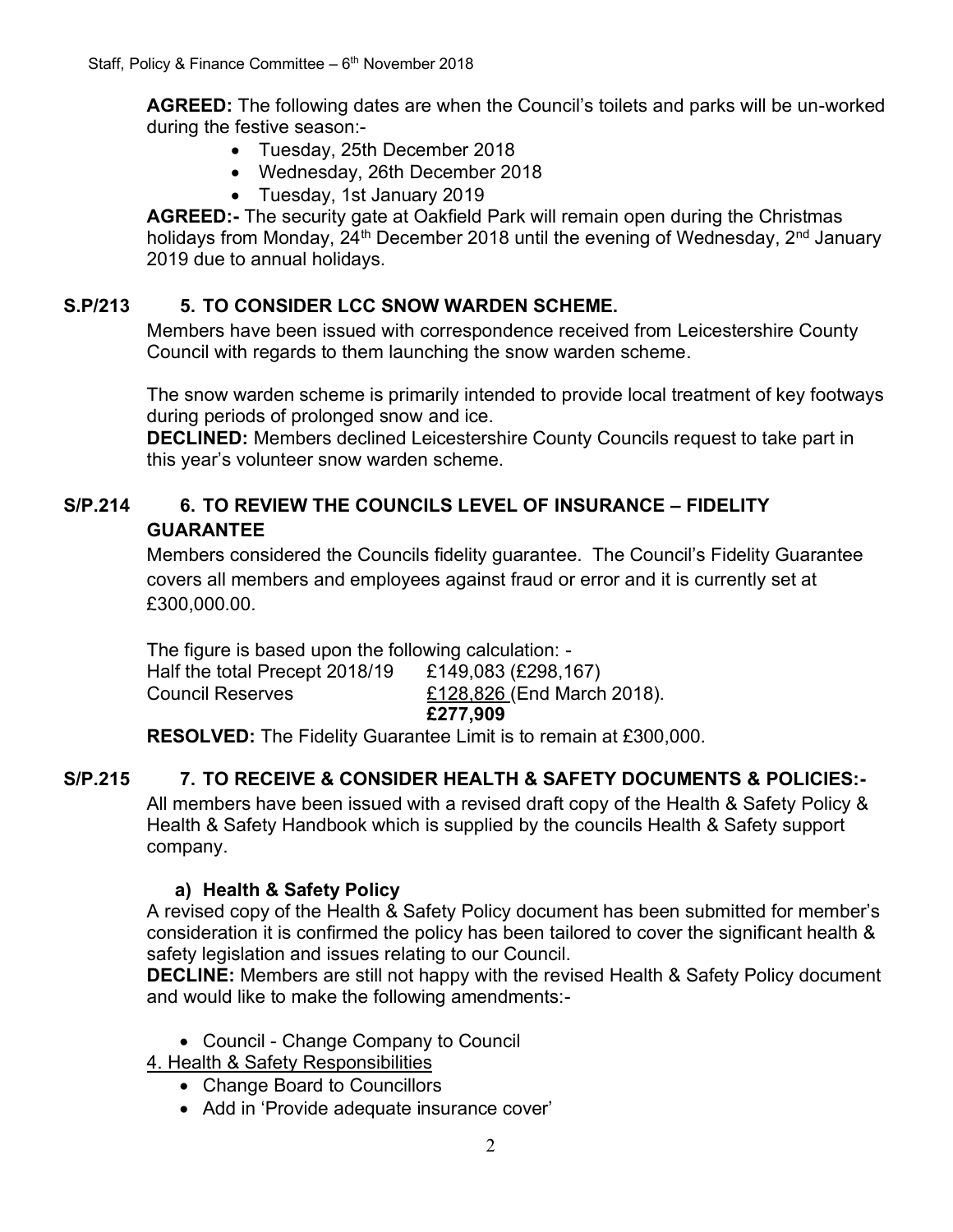### 6. Arrangements - Health Surveillance

• Frequency of Health Surveillance – Blaby Parish Council does not have an occupational health nurse so this needs to be removed

• Remove - Audiometric Testing – as Blaby Parish Council does not do audiometric testing

**AGREED:** Where there are any other pre-appointment procedures included in this document, they need to be removed as Blaby Parish Council does not do them. **AGREED:** Members wish for it to be clarified where councilors fit in to this document, are they staff, volunteers or visitors.

**AGREED:** The Health & Safety Policy document needs to be revised and re-issued by the Councils Health & Safety support company with the necessary changes.

# **b) Health & Safety Handbook**

A revised copy of the Health & Safety Handbook has been submitted for member's consideration it is confirmed the policy has been tailored to cover the significant health & safety legislation and issues relating to our Council.

**DECLINE:** Members are still not happy with the revised Health & Safety Handbook and request the same changes are made to this document as to the Health & Safety Policy document.

**AGREED:** The Health & Safety Handbook needs to be revised and re-issued by the Councils Health & Safety support company with the necessary changes.

# **c) Environmental Policy Statement**

**AGREED:** Members considered and approved the Environmental Policy Statement. This policy is to be reviewed annually.

# **d) Health & Safety Policy Statement**

**AGREED:** Members considered and approved the Health and Safety Policy Statement. This policy is to be reviewed annually

# **e) Year 1 Visit**

All members have been issued with a copy of the report from Ellis Whittam's visit dated 3<sup>rd</sup> September 2018.

**AGREED:** Members considered and approved the Health & Safety Action Plan with the following actions:-

| <b>Quotation 1</b>                                   | <b>Quotation 2</b>                                  | <b>Quotation 3</b>                                        |  |
|------------------------------------------------------|-----------------------------------------------------|-----------------------------------------------------------|--|
| <b>Harvest Healthcare</b><br><b>Evacuation Sheet</b> | Evacuation Sledge suitable<br>for a public building | Evacusafe 3 Wheel Patient<br><b>Folding Transit Chair</b> |  |
| Total $-$ £45.09 + VAT                               | Total - £77.95 + VAT                                | Total - £260.49 + VAT                                     |  |

#### Fire Safety Overview – Disabled Persons

**RESOLVED:** Accept quotation number 2 for the purchase of an evacuation sledge priced at £77.95 + VAT.

**AGREED:** The evacuation sledge is to be stored in the refuge area on the first floor of the Civic Centre.

Workplace - Window Restrictors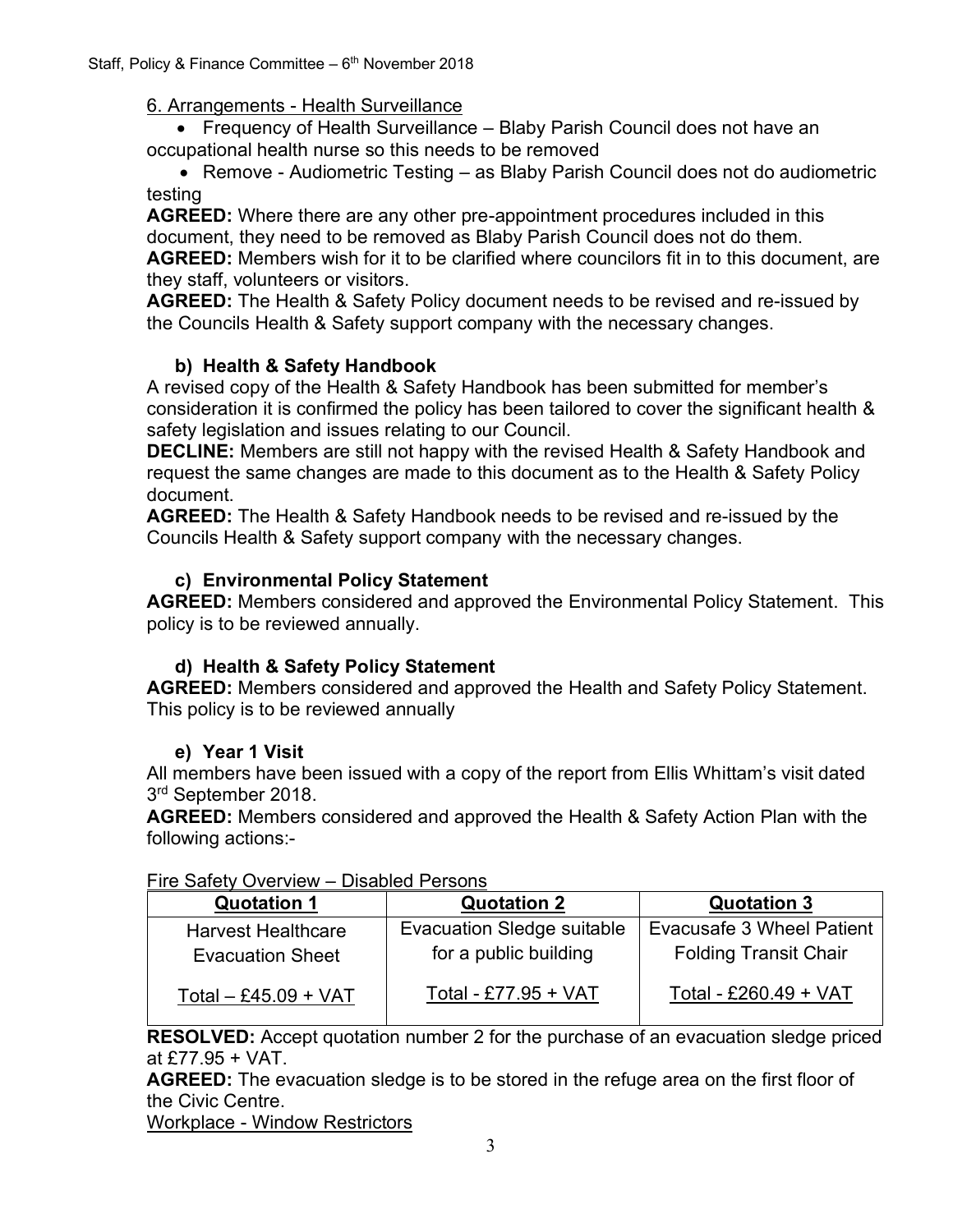It is has been advised to review the window restrictors fitted for vulnerable persons in the Acorn Room on the first floor of the Civic Centre as Ellis Whittam state the window restrictors should be installed for safety purposes where there may be a risk of vulnerable people or children falling.

**AGREED:** Clarification is to be sought from Ellis Whittam why these window restraints are necessary as Building Regulations K2 states the requirement is 900mm.

#### First Aid at Work

Currently there are 3 members of staff trained in Emergency First Aid at Work, 2 x ground staff & 1 x office staff.

**RESOLVED:** The receptionist is to be first aid at work trained.

#### Display Screens - Eye Tests & Spectacles

All computer users must be offered an eye and eyesight test carried out by an Optician, at no cost to the employee.

**RESOLVED:** A contribution of up to £70 is to be offered for any member of staff who requires spectacles for the sole use of the computer.

#### Management of H & S - Policy

The Health and Safety Policy handbook must be brought to the attention of all staff and a record kept as evidence of compliance.

**DECLINE:** Members of the Staff, Policy & Finance committee declined the Health & Safety Policy and the Health and Safety Handbook at the  $6<sup>th</sup>$  November 2018 committee meeting as further amendments are required to both documents.

**AGREED:** These documents are to be reviewed by Ellis Whittam and will be issued to all members of staff once approved by committee where a record will be kept as evidence of compliance.

#### Fire Safety

A number of fire doors in the main building are held open with a hook or wedge and one was not fitted with a self-closing device. Fire doors should be kept closed to prevent the spread of fire and smoke and facilitate safe evacuation. However where fire doors require to be open for access purposes it is recommended they are fitted with a holdopen device which releases the door to close when the fire alarm sounds.

**AGREED:** Seek quotations for sound activated fire door holders which are to be fitted to some of the fire doors in the Civic Centre.

**AGREED:** Consider these quotations at the November full council meeting.

#### **TO REVIEW & CONSIDER COUNCIL EXISTING POLICES**

#### **f) General Polices 1 – 27**

**AGREED:** Members considered and approved the councils general policies from 1 – 27 with no amendments required.

#### **g) Employment Polices 1 – 12**

**AGREED:** Members considered and approved the councils employment policies from 1 – 12 with no amendments required.

#### **h) Powers / Functions Delegated to Committees**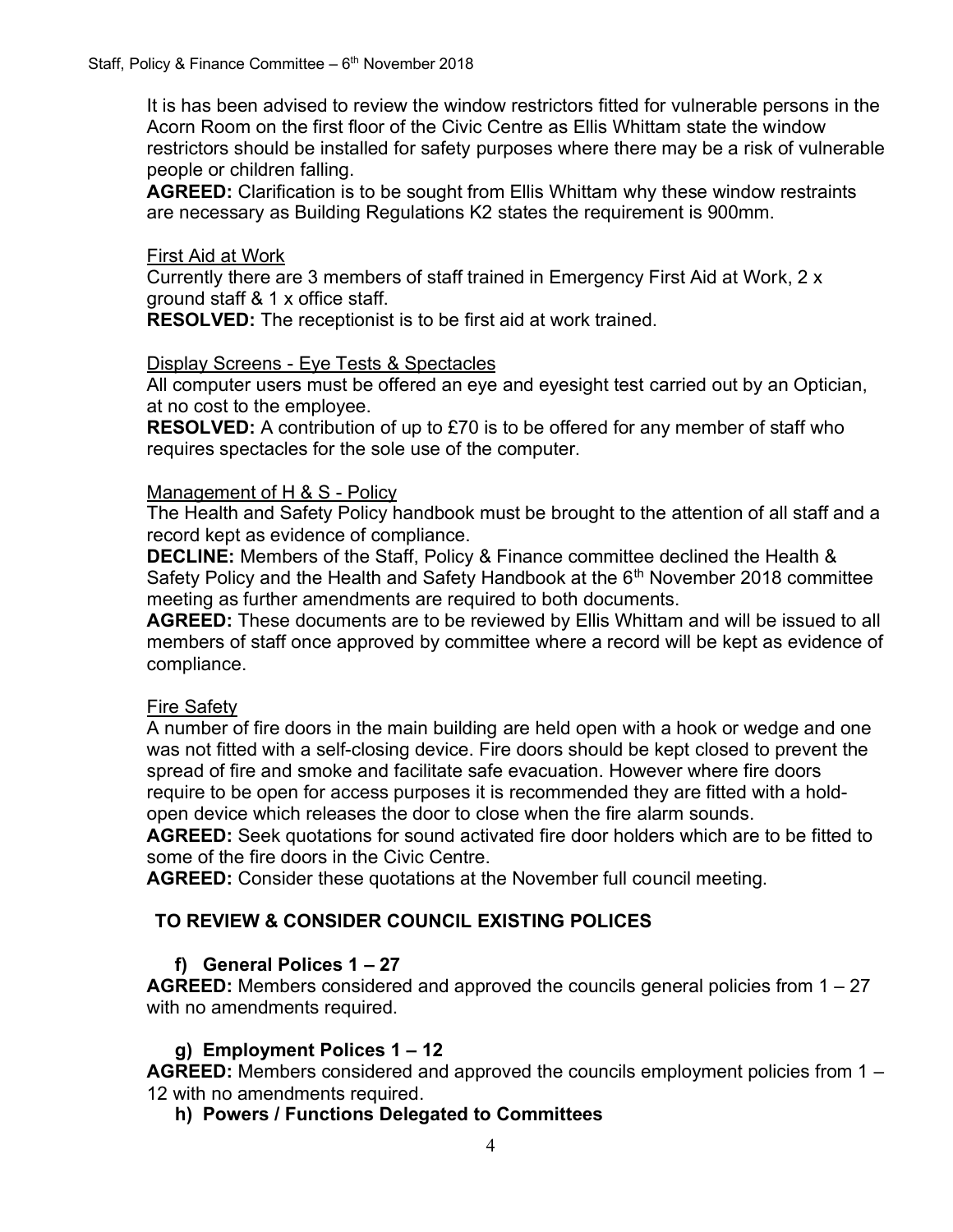**AGREED:** Members considered and approved the council's powers / functions delegated to committee policy with no amendments required.

# **i) Code of Conduct**

**AGREED:** Members considered and approved the councils code of conduct with no amendments required.

# **j) Financial Regulations**

**AGREED:** Members consider and approved the councils financial regulations with no amendment required.

# **S/P.216 8. TO CONSIDER REMOTE ACCESS MEMORY MODULE (RAMM) QUOTATION**

It is reported the Councils server is using a significant amount of RAM and would recommend upgrading it to improve performance. The cost for this would be16Gb RAM for HP ML350 G6 - £293.99 + VAT, plus £40.00 installation.

**DECLINE:** Further consideration is required as to the cost of this upgraded RAM. **AGREED:** Add this item to the November full council agenda for further consideration.

# **S/P.217 9. TO CONSIDER WEBSITE SSL CERTIFICATE**

Members considered the following quotations received to provide a website SSL certificate.

| <b>Quotation 1</b>                         | <b>Quotation 2</b>                      |
|--------------------------------------------|-----------------------------------------|
| Move our domain (blabyparish council org)  | Leave our domain with the existing      |
| where the SSL certificate will be provided | supplier.                               |
| free of charge.                            | Setup (certificate and configuration) - |
| Transfer domain - £75 + VAT                | £150 + $VAT$ (one off fee)              |
| (one off fee)                              | SSL Certificate management - £35 + VAT  |
| Renew, host and manage the domain -        | per year.                               |
| £35 + VAT per year                         |                                         |
| SSL Certificate - Free of charge.          |                                         |

**RESOLVED:** Accept quotation number 1 for a one off fee to move the

'[blabyparishcouncil.org](http://www.blabyparishcouncil.org/)' domain name priced at £75 + VAT, the SSL certificate will be provided free of charge with this transfer.

**RESOLVED:** Renew, host and manage the domain priced at £35 + VAT per year.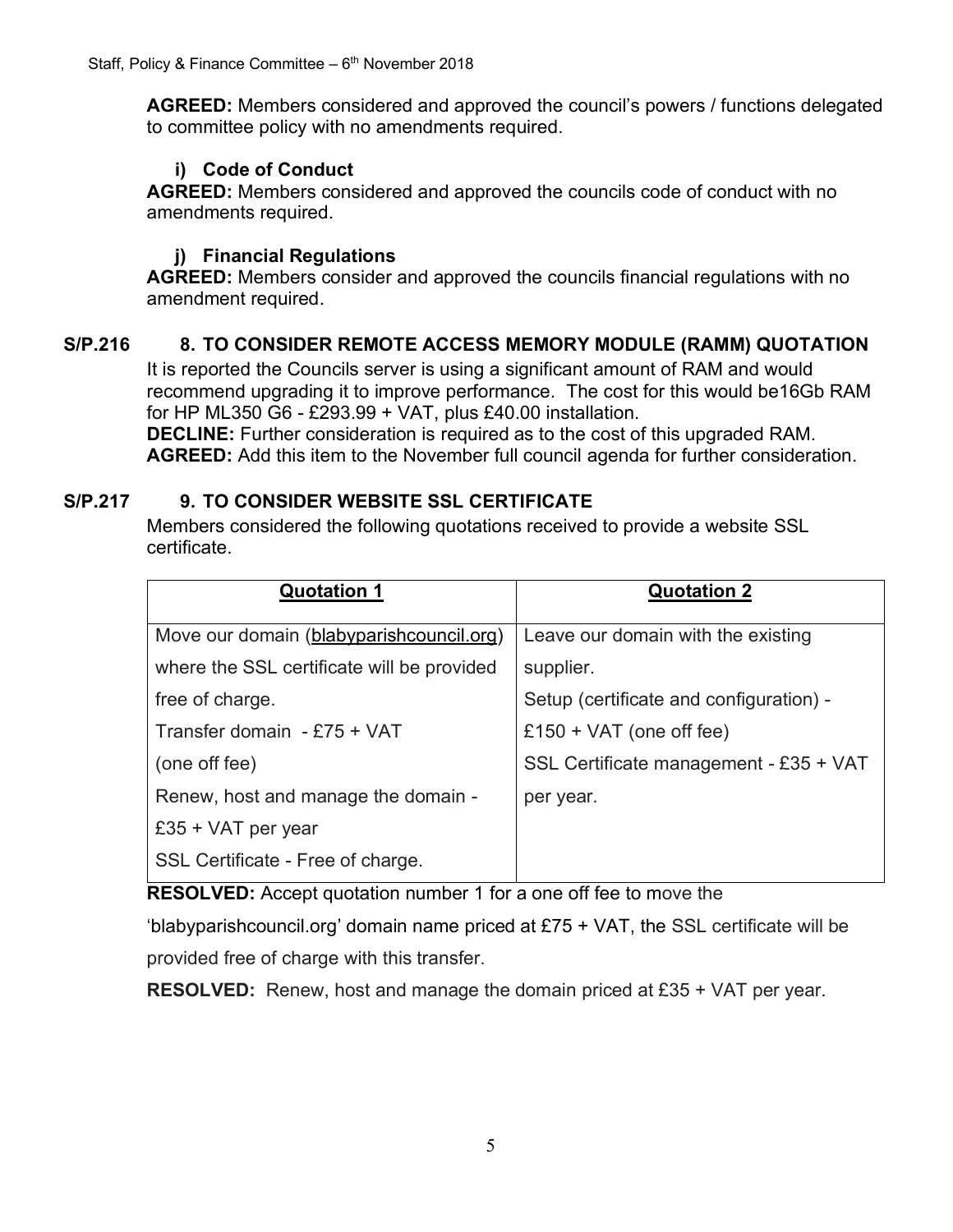### **S/P.218 10.TO RECEIVE & CONSIDER LIFT SERVICE REPORT**

The lift's annual service was carried out on the  $5<sup>th</sup>$  September and the following findings are reported for member's consideration:-

The battery back-up unit that powers the lift alarm, carriage emergency lighting and lowering circuits in the event of a power/lift failure is currently inoperative which is probably due to batteries which have passed their service life or the UPS charger/backup unit being faulty.

In order to complete a repair to the back-up circuit to ensure the alarm, lighting and lowering will operate when required the batteries will need to be replaced so a full discharge test can be completed to ascertain if the UPS charger/back-up unit is fully functional. If the UPS charger/backup unit is found to be inoperative this will require replacing to complete the repair.

| <b>Quotation 1</b>                                                                    | <b>Quotation 2</b>                                                                                                                                                                                                                   |
|---------------------------------------------------------------------------------------|--------------------------------------------------------------------------------------------------------------------------------------------------------------------------------------------------------------------------------------|
| Supply and fit the necessary components<br>if only replacement batteries are required | If the UPS charger/back-up unit also<br>requires replacing                                                                                                                                                                           |
| Total Cost = $£278.00 + VAT$                                                          | Total Cost = £465.00 + VAT                                                                                                                                                                                                           |
|                                                                                       | $\blacksquare$ . The contract of the contract of the contract of the contract of the contract of the contract of the contract of the contract of the contract of the contract of the contract of the contract of the contract of the |

**RESOLVED:** The manager is given delegated powers to authorise works required to be carried out to the Civic Centre lift at a price of £278.00 + VAT for replacement batteries or the UPS charger / backup unit at a total cost to include the replacement batteries priced at £465.00 + VAT.

### **S/P.219 11.TO CONSIDER ELECTRICAL INSTALLATION (EICR) QUOTATIONS RECEIVED**

All members considered the following quotations to carry out the Electrical Installation (EICR) works at Blaby Civic Centre, Northfield Park & the Cemetery.

| <b>Quotation 1</b>              | <b>Quotation 2</b>           | <b>Quotation 3</b>            |
|---------------------------------|------------------------------|-------------------------------|
| Carry out an E.I.C.R. at        | Carry out E.C.C.R.           | Carry out E.C.C.R.            |
| <b>Northfield Park and Mill</b> | electrical works at the      | electrical works at the       |
| Lane Cemetery - £240.00         | following locations:-        | following locations:-         |
| Carry out E.I.C.R. on 2         | Cemetery Workshop -          | Cemetery Workshop -           |
| fuse boards at Blaby Civic      | £280.00                      | £185.00                       |
| Centre - £950.00                | Northfield Park - £280.00    | Northfield Park - £185.00     |
|                                 | <b>Blaby Civic Centre -</b>  | <b>Blaby Civic Centre -</b>   |
| Any items / results that are    | £670.00                      | £329.00                       |
| deemed unsatisfactory will      |                              |                               |
| be noted and will be            | This work will be carried    | This work will be carried out |
| classed as a separate job       | out in accordance with the   | in accordance with the rules  |
| and quoted accordingly.         | rules and regulations of the | and regulations of the        |
|                                 | Institute of Electrical      | Institute of Electrical       |
| This work will be carried       | Engineers to the BS 7671,    | Engineers to the BS 7671,     |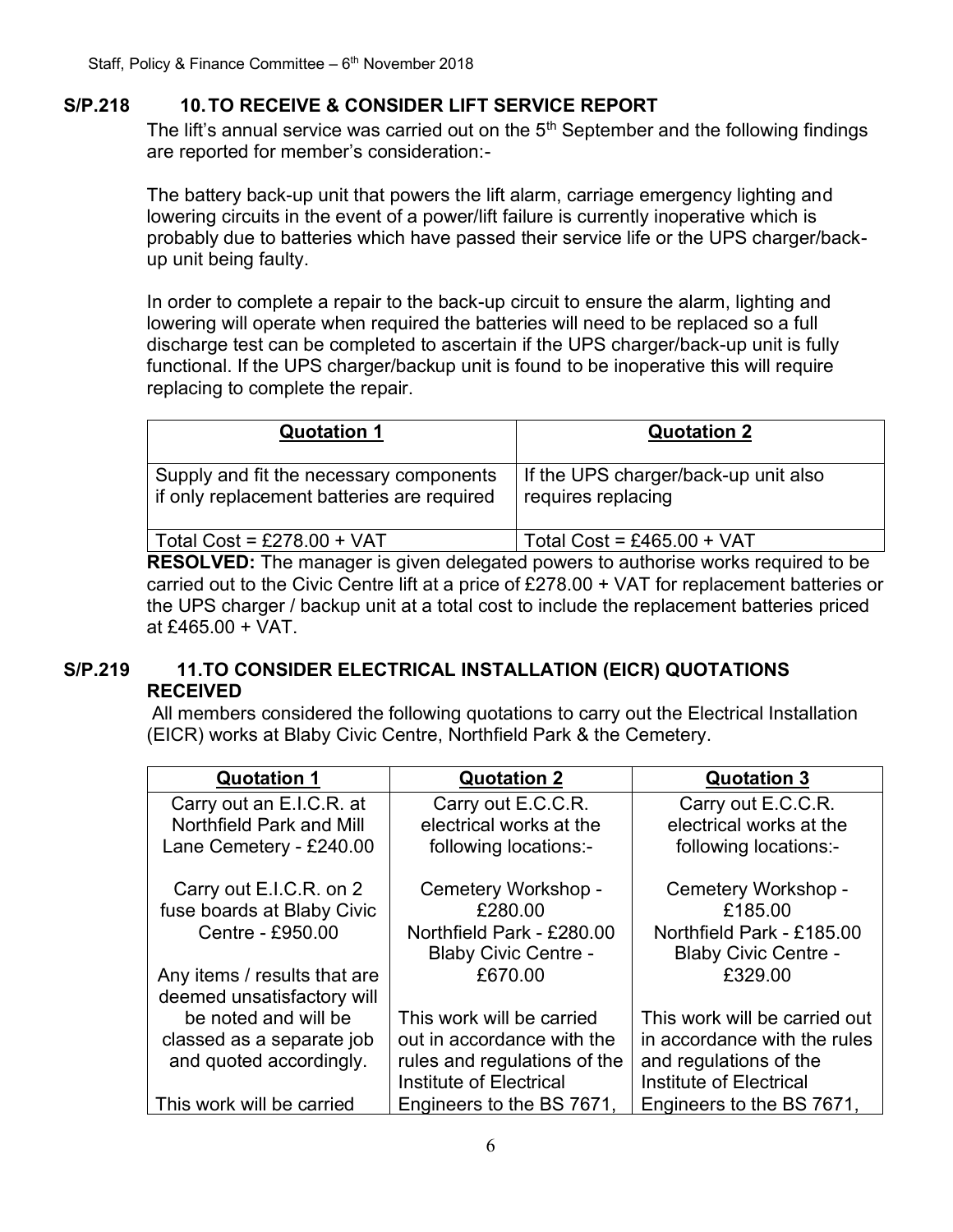| out in accordance with the<br>rules and regulations of the<br>Institute of Electrical<br>Engineers to the BS 7671,<br>17 <sup>th</sup> edition | 17 <sup>th</sup> edition | $17th$ edition     |
|------------------------------------------------------------------------------------------------------------------------------------------------|--------------------------|--------------------|
| <b>TOTAL PRICE</b>                                                                                                                             | <b>TOTAL PRICE</b>       | <b>TOTAL PRICE</b> |
| £1,190.00 (No VAT)                                                                                                                             | £1,230.00 + VAT          | £838.80 + VAT      |

**RESOLVED:** Accept quotation number 3 to carry out the Electrical Installation (EICR) at Blaby Civic Centre, Cemetery and Northfield Park priced at £838.80 + VAT. **AGREED:** To comply with the rules and regulations of the Institute of Electrical Engineers to the BS 7671, 17<sup>th</sup> edition works must be completed before the  $31<sup>st</sup>$  December 2018 due to the 18<sup>th</sup> edition coming into force on the 1<sup>st</sup> January 2019.

## **S/P.220 12. TO CONSIDER RISK MANAGEMENT**

All members considered the 2018 risk management document. **AGREED:** Members approved the risk management document, the manager and chairman signed and dated the document.

# **S/P.221 13.TO REVIEW THE EFFECTIVENESS OF THE SYSTEM OF INTERNAL AUDIT**

The Staff, Policy & Finance Committee is to carry out an Annual Review of the Effectiveness of the System of Internal Audit. This review is the responsibility of the Council and may not be delegated to the Responsible Financial Officer.

Members are asked to bring their copies of the Council's Standing Orders and Financial Regulations to the meeting in order to assist the review. Should any Member require an additional copy of either the Council's Standing Orders or Financial Regulations, please let the manager know.

The Council's Financial Regulations were reviewed on the  $6<sup>th</sup>$  November 2018, minute ref: S/P.215j)).

The Assets Register has been considered by each Committee during the fiscal year; the Policies are updated upon receipt of any new/replacement items.

The appointment of an Internal Auditor for the forthcoming 2018/19 Financial Year was made at the  $12<sup>th</sup>$  June 2018 Full Council meeting.

The review must be balanced to the council's internal audit needs and usage. It should be designed to provide sufficient assurance for the council that standards are being met and that the work of internal audit is effective.

### **An assessment of each of the following is to be made: -**

- The scope of internal audit
- Independence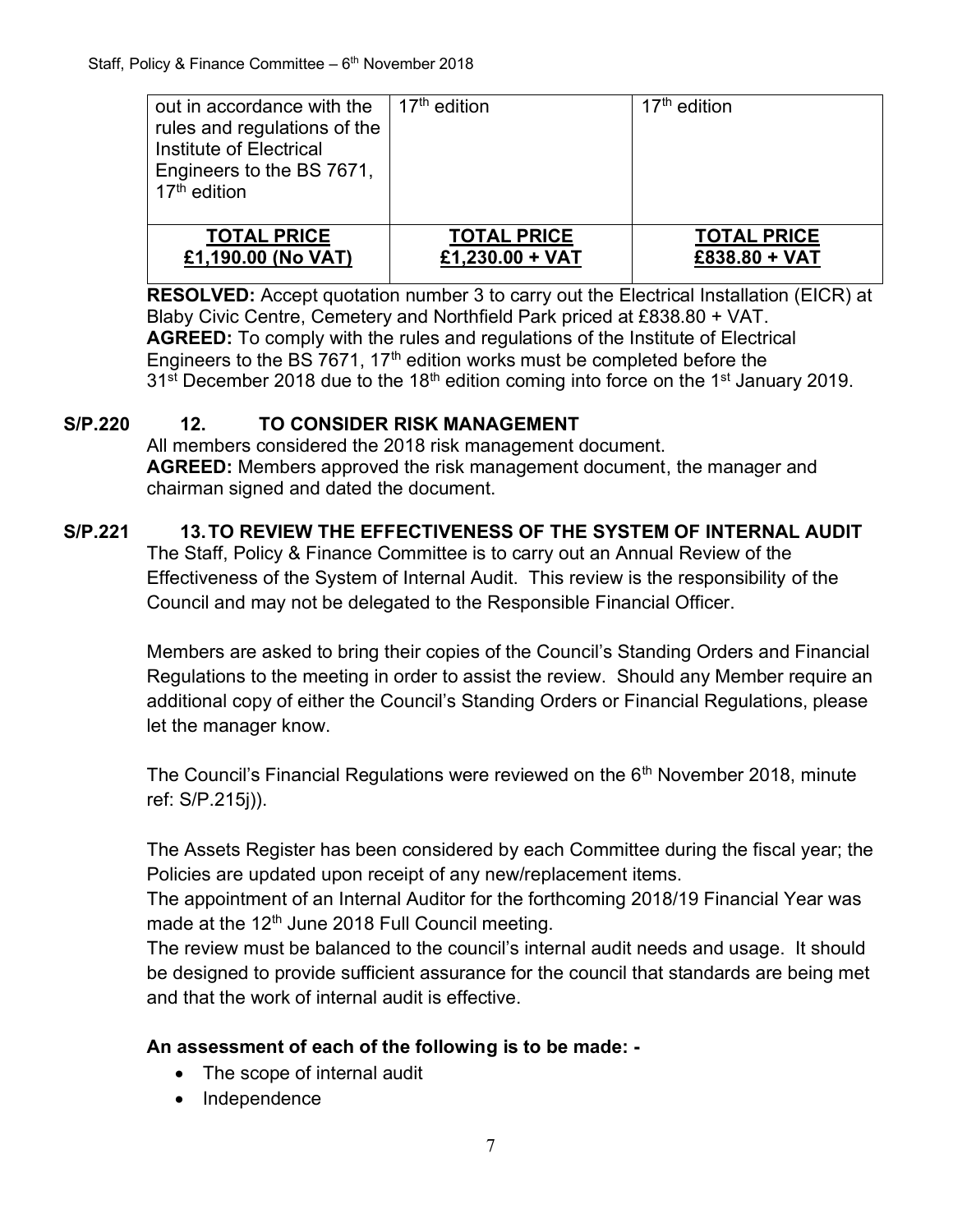- Competence
- Relationships
- Audit planning and reporting

### **Evidence of Achievement**

- Internal audit work is planned
- Understanding the whole organisation its needs and objectives
- Be seen as a catalyst for change
- Add value and assist the organisation in achieving its objectives
- Be forward looking
- Be challenging
- Ensure the right resources are available

# **Internal Audit Review Checklist**

Members are required to complete the Internal Audit Review Checklist Parts 1 & 2.

#### **Approve Internal Audit Review Part 1 Meeting Standards & Part 2 Characteristics of Effectiveness**

All Members have been issued with a copy of the Internal Audit Review (Parts 1 & 2).

Members completed the Internal Audit Review Checklist Part 1 – Meeting the Standards and Part 2 – Characteristics of Effectiveness: -

The Council appointed its Internal Auditor on the  $12<sup>th</sup>$  June 2018, Min. 1006e).

The following reviews have been conducted during 2017/18.

# **Meeting the Standards – Part 1**

1. Scope of Internal Audit Yes  $(12<sup>th</sup>$  June 2018) 2. Independence Yes 3. Competence Yes 4. Relationships Yes 5. Audit Planning and Reporting Yes  $(12^{th}$  June 2018).